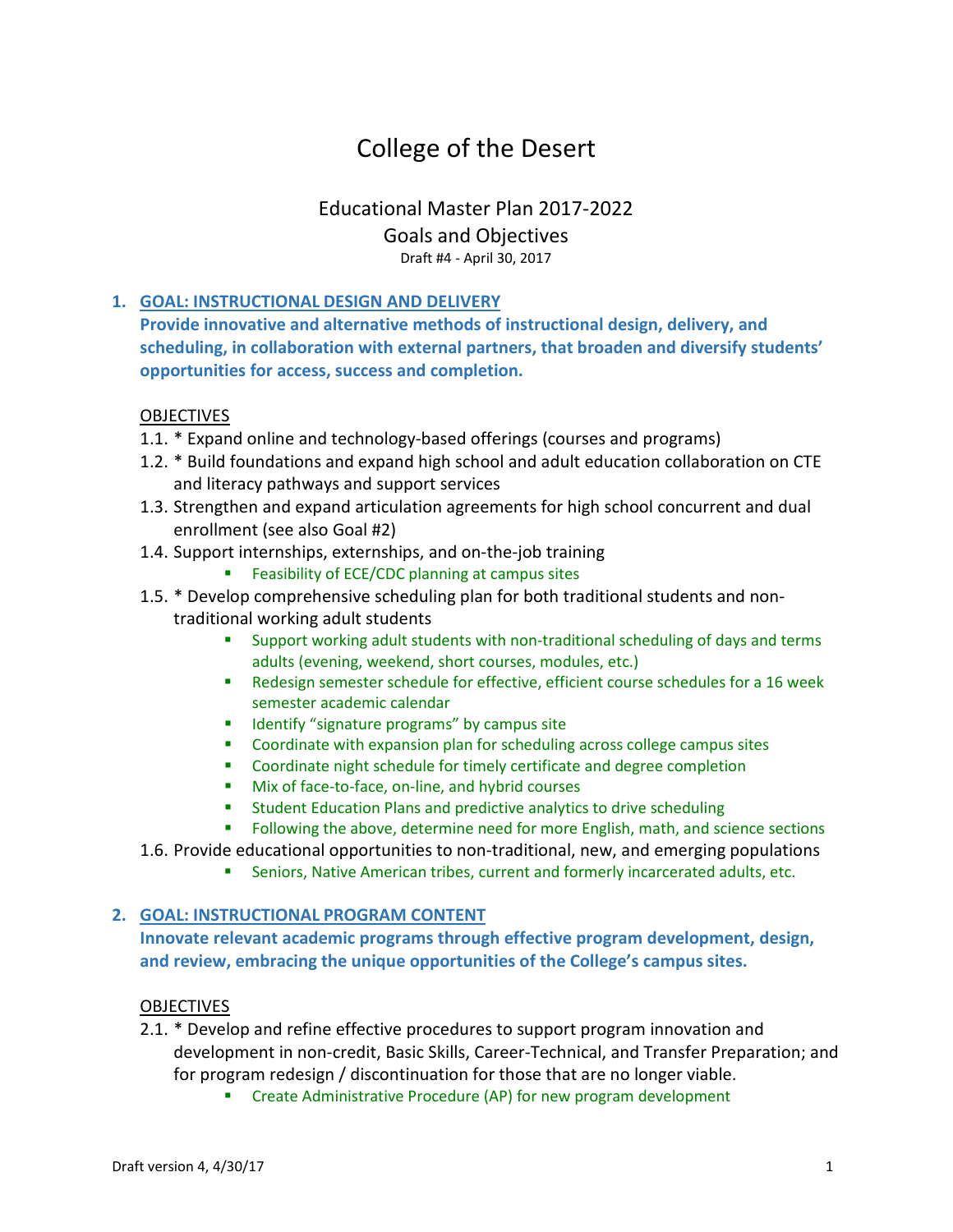- **Revise / refine Program Review and Planning process**
- **Develop innovative interdisciplinary and emerging programs**
- **EXECT** Link emerging programs to other colleges through distance education to develop programs and grow enrollments
- **Engage in joint efforts with regional planning and economic development groups**
- 2.2. Leverage industry and market data to better connect students completing CTE programs to jobs and careers
- 2.3. Clarify and streamline career and transfer pathways, leveraging K-12, 4-year, and industry partnerships (see also Goal #1 and Goal #4)
	- Increase the number of articulated courses with high schools and universities
	- Develop more certificate opportunities and stacked credentials
- 2.4. Develop Career-Technical contextualized learning in English, math, and ESL
- 2.5. Determine non-credit programming within and beyond adult basic education
- 2.6. Develop comprehensive, continuous improvement cycle for student learning outcomes at all levels, including non-credit programming, tied to the program review and planning process
	- Complete development of Student and Program Learning Outcomes (SLOs and PLOs) for all courses, including non-credit
	- Review Institution Level Outcomes (ILOs); refine as needed for technological / societal advances; Integrate computer literacy and emerging technologies into the curriculum
	- Conduct cyclical review of content, assessment, and continuous improvement processes for ILOs, PLOs, and SLOs across the college

#### **3. GOAL: STUDENT AND SUPPORT SERVICES**

### **Align planning and resources in student and support services to meet the needs and interests of students.**

#### **OBJECTIVES**

- 3.1. \* Assess student needs on a regular basis and change accordingly
	- Follow-up survey on areas of concern (e.g. Counseling, Math, and access to general education coursework)
	- **EXEDENT** Continue to develop financial support for students living in poverty (Pledge program, cost of textbooks, etc.)
	- **EXECT** Seek feedback from workforce as to what is missing to support working students
- 3.2. "Scale up" effective student success strategies as determined via data analysis
	- \* \* Continue to pursue alternative placement strategies
	- **Pre-assessment test prep for all new students**
	- **EXP** Create more targeted support systems to promote student equity for groups with disparate retention and success (Latino, African American,)
- 3.3. Provide effective, individualized, counseling services
	- **If all identify and implement best practices to increase accessibility, availability, and** consistent counseling services
	- **Enhance CTE counseling**
- 3.4. Provide comprehensive student services at all campus sites
	- Reduce student trips to local campus and to Palm Springs campus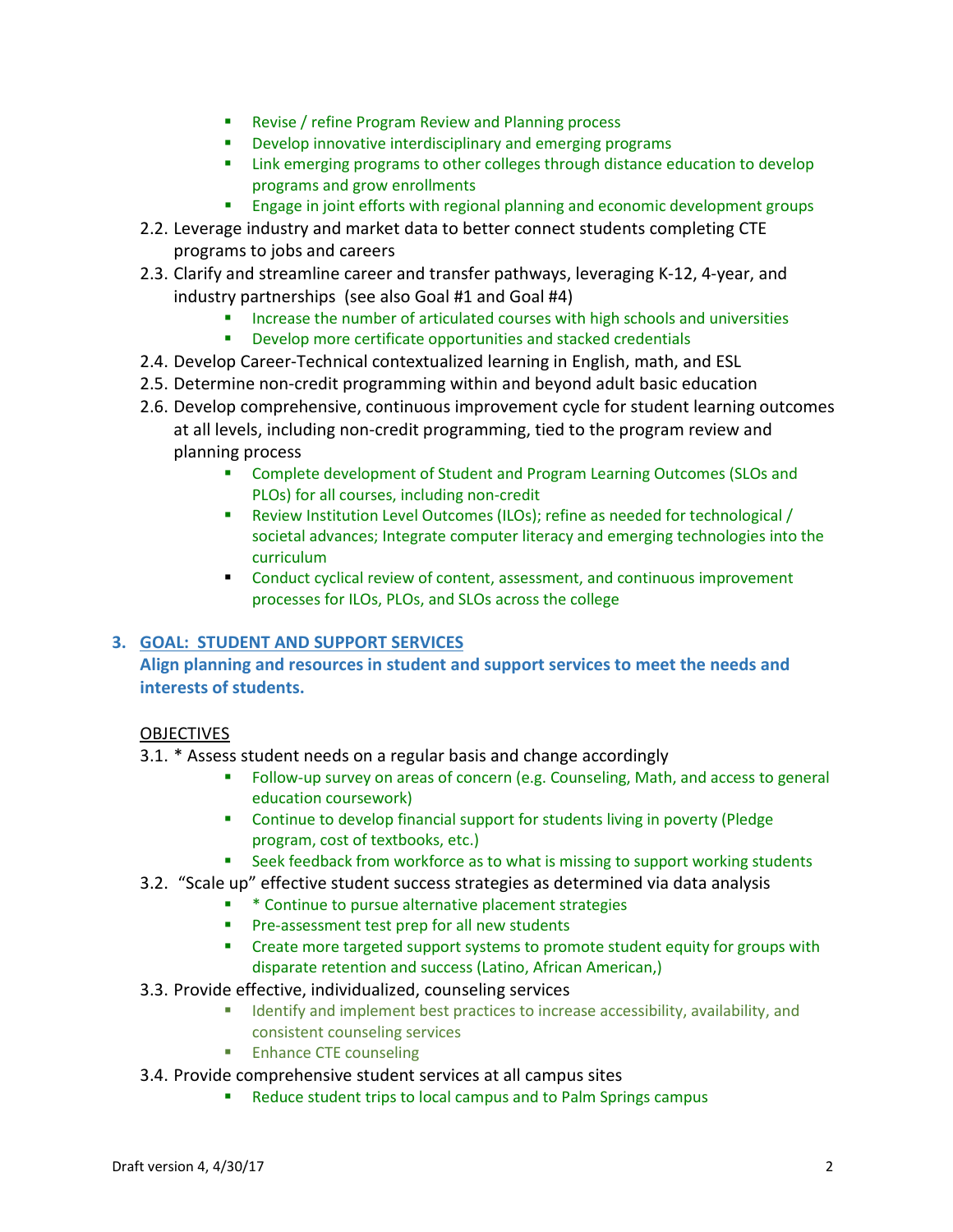- Faculty work and conferencing space at campus sites
- 3.5. Create a comfortable, accessible, culturally welcoming campus environment
	- Indoor and outdoor campus life; food services; student activities and facilities; online opportunities; group study /communication areas
	- **Feasibility of Child Development Center services at campus sites**
	- **EXECUTE:** Library services on all campuses
- 3.6. Strengthen outreach to students via social media and multilingual outreach to the community
	- **Engage English Language Learner families and community groups**

### **4. GOAL: COMMUNITY PARTNERSHIPS**

**Create partnerships and advisory committees that use the expertise of the Desert community to support innovative, contemporary, responsive, and relevant educational programming and services to serve the community.** 

#### **OBJECTIVES**

- 4.1. Strengthen the diversity and effectiveness of advisory committees to better inform planning for CTE, non-CTE, and transfer programs
	- Recruit a representative, broad range of constituents including business and industry, education, government, and community partners
	- Implement best practices for effective program advisory committees
- 4.2. Work with community partners to develop more internships and externships in the Coachella Valley
- 4.3. Collaborate with K-12 and University partners to coordinate and streamline student advancement from high school to COD to 4-year institutions
	- **Joint district marketing strategies aligned with career pathways**
	- Course and program articulation (see also Goal #2)
	- Develop more certificate opportunities and stacked credentials (see also Goal #2)
	- Maximize use of COD, UCR and CSU advisory groups on 2+2 modeling
	- Assess feasibility of University Center offering additional degrees
- 4.4. Partner with the COD Foundation and philanthropic organizations for support of educational programming
	- **EXPLO** Access external grants aligned with new program development

#### **5. GOAL: INFORMATION AND COMMUNICATION**

**Innovate communication and data platforms to allow internal and external users to communicate and to access, manage, and use information with ease.**

#### OBJECTIVES

- 5.1. Employ strategies and user-friendly approaches that encourage effective engagement of students, faculty, and staff in COD initiatives and activities
	- Maintain easily accessed master calendar for internal constituents and minimize allstaff emails